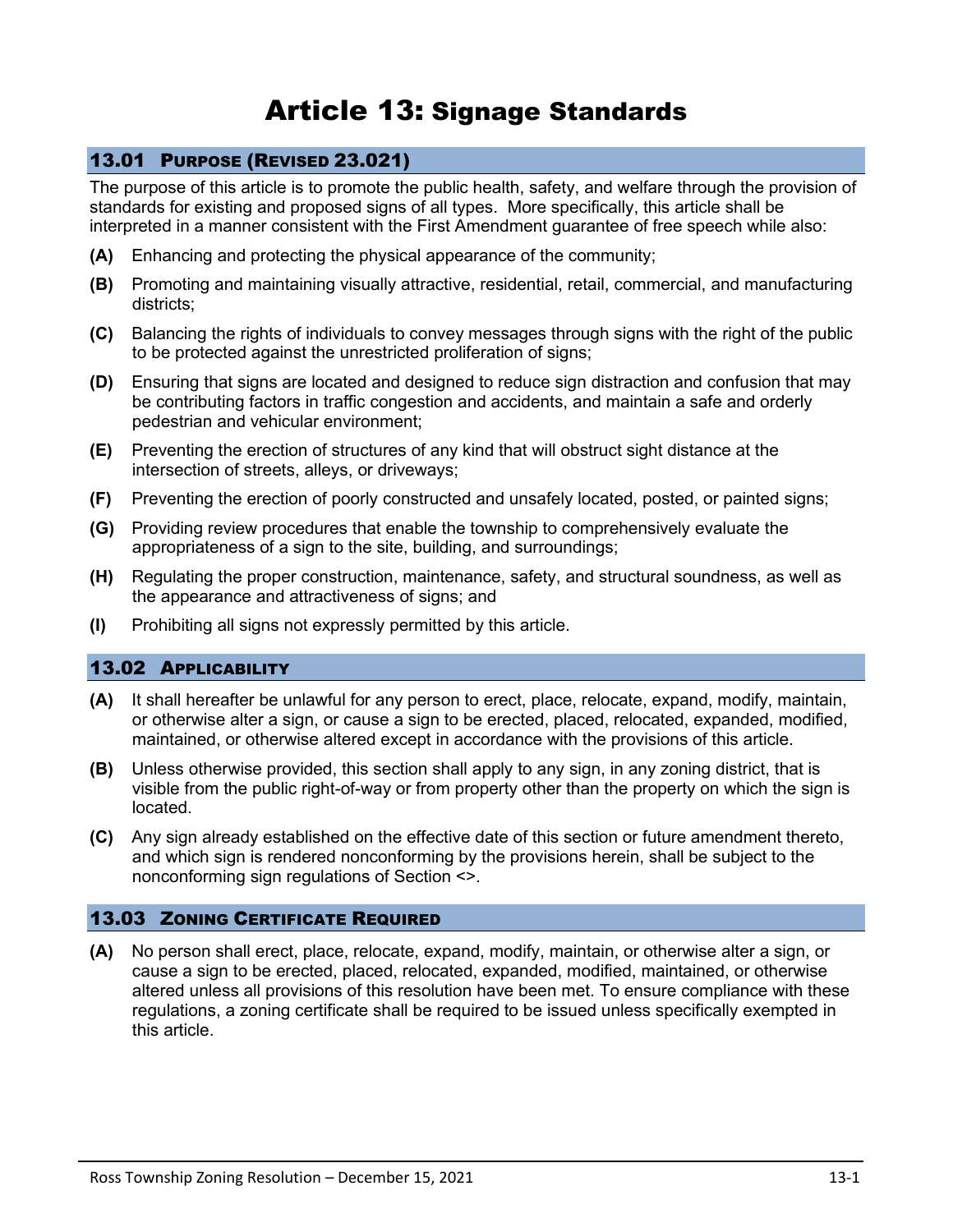## **(B) Exemptions from the Zoning Certificate Requirements**

The following signs are subject to the requirements of this article and are allowed in all districts but do not require a zoning certificate Additionally, any sign area for these signs do not count toward the sign area allowances specified in this article for all other permitted signs. Certificateexempt signs, or the structures they are attached to, may still be subject to building code or other applicable code requirements.

- **(1)** Signs and/or notices issued by any court, officer or other person in performance of a public duty. Any such sign shall be removed no later than seven days after the last day it is required to be displayed;
- **(2)** Any signage located inside a building that is not visible from the exterior of the building. Signs in windows that are mounted in such a way as to be viewed from outside the building shall be considered window signs subject to the provisions of Section [13.09\(F\);](#page-15-0)
- **(3)** For the purpose of safety services locating a property, a sign denoting the number and street address of the premises is permitted provided such sign complies with the requirements of the applicable building and fire code.
- **(4)** Signs that are located within a cemetery, stadium, open-air theater, park, arena or other outdoor use that are not visible from a public right-of-way or adjacent property, and can be viewed only by persons within such use;
- **(5)** Sign face changes where the sign structure is designed with interchangeable panels and one of the panels is replaced without changing the structure, including any changes to the total sign face area, height or alteration of the sign cabinet;
- **(6)** Changes of copy on signs with changeable copy;
- **(7)** Certain temporary signs as established in Section <>;
- **(8)** Any sign located on umbrellas or similarly related private patio furniture or seating provided it is located outside of the right-of-way and complies with any other applicable standards of this code;
- **(9)** Hand-held signs not set on or affixed to the ground;
- **(10)** Any sign on a truck, bus or other vehicle that is used in the normal course of a business for transportation (See also Paragraph  $13.04(H)$ ) or vehicle signage required by the State or Federal government;
- **(11)** Signs installed or required by the Ross Township, Butler County, approved transit agency, or any agency of the State of Ohio or federal government;
- **(12)** One wall sign is permitted on each individual lot used for residential purposes provided the sign is mounted flush to the façade of the principal dwelling and does not exceed two square feet. Such sign may also be permanently attached to a window. The sign shall not be internally or externally illuminated;<sup>45</sup>
- **(13)** Signs that are an integral part of the original construction of vending or similar machines, fuel pumps, automated teller machines, or similar devices that are not of a size or design as to be legible from a street or by any person other than those using the machine or device;
- **(14)** Any lighting, signs, or related decorations erected on a seasonal basis in observance of religious, national, or state holidays that are not intended to be permanent in nature and which do not contain a commercial message.

<sup>&</sup>lt;sup>45</sup> This replaces provisions for home occupation signs while also allowing an address sign, name plaque, or other variations.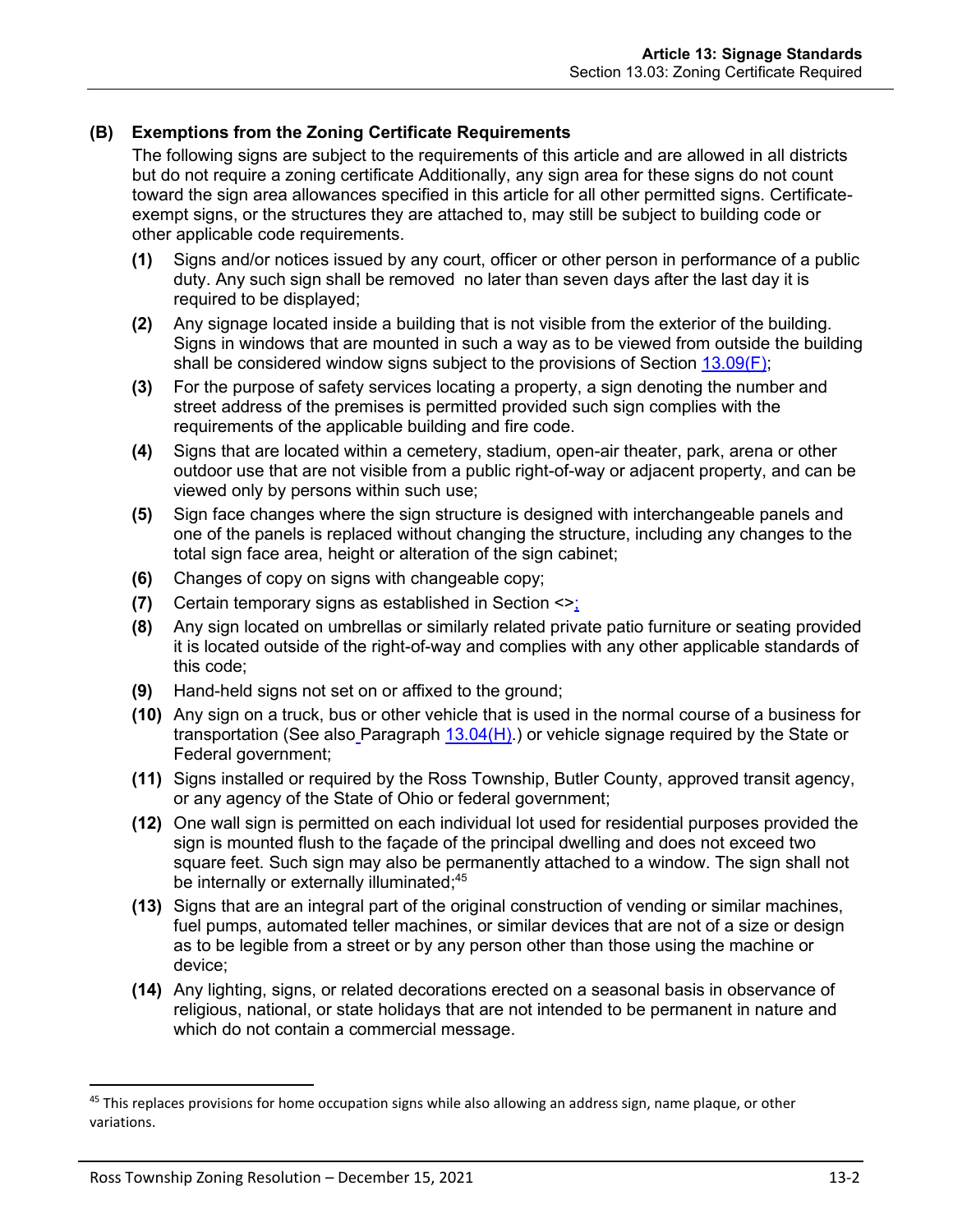- **(15)** No more than four flags located on flagpoles or on wall-mounted posts provided that the following shall apply:
	- **(a)** The maximum height of flag poles shall not exceed the maximum building height for structures in the subject zoning district, and a maximum sign area of area of 40 square feet for any individual flag attached to the pole.
	- **(b)** The maximum projection for wall-mounted flag post is six feet and a maximum sign area of 15 square feet per flag.
- **(16)** General maintenance, painting, repainting, cleaning and other normal maintenance and repair of a sign or any sign structure unless a structural change is made.

# 13.04 PROHIBITED SIGN TYPES

The following types of signs are specifically prohibited within the township:

- **(A)** Signs that are applied to trees, utility poles, benches, trash receptacles, newspaper vending machines or boxes, or any other unapproved supporting structure, or otherwise placed in the public right-of-way;
- **(B)** Any sign or sign structure which in the opinion of the Zoning Inspector is structurally unsafe, or constitutes a hazard to safety or health by reason of inadequate maintenance, dilapidation, or abandonment;
- **(C)** Signs installed, erected, or attached in any shape, manner, or form, to a fire escape or to any door or window that is required ingress and egress for fire safety;
- **(D)** Balloon signs and air-activated graphics;
- **(E)** Pennants, streamers and other similar type devices;
- **(F)** Signs that employ any parts or elements which revolve, rotate, whirl, spin or otherwise make use of motion to attract attention except for electronic message centers permitted in accordance with this article;
- **(G)** Laser lights, beacons and searchlights, except for emergency purposes;
- <span id="page-2-0"></span>**(H)** Motor vehicles, tractor trailers, or similar vehicles with signs painted on, attached to, or otherwise affixed to the vehicle shall not be parked or stored long-term on a lot as a form of signage. This standard does not apply to vehicles used in the day-to-day business of the applicable use (e.g., delivery vehicles or vehicles used by employees). Vehicles with signage that are parked for more than 24-hours on a lot without a principal use or parked, without any movement, for more than one week on a lot with a principal use, shall be considered a violation of this subsection.
- **(I)** Any signs that utilize illumination by means of bare bulbs, flames, or both. This shall not include neon signs;
- **(J)** Any signs which imitate or resemble official traffic or governmental signs that are designed or used in a manner as to interfere with, mislead, or confuse drivers along streets;
- **(K)** Any sign that violates the traffic visibility requirements of Section 0;
- **(L)** Any sign located in a public right-of-way except as provided for in Section [13.06\(L\);](#page-8-0)
- **(M)** Blade or feather signs;
- **(N)** Signs mounted to light poles;
- **(O)** Roof signs; and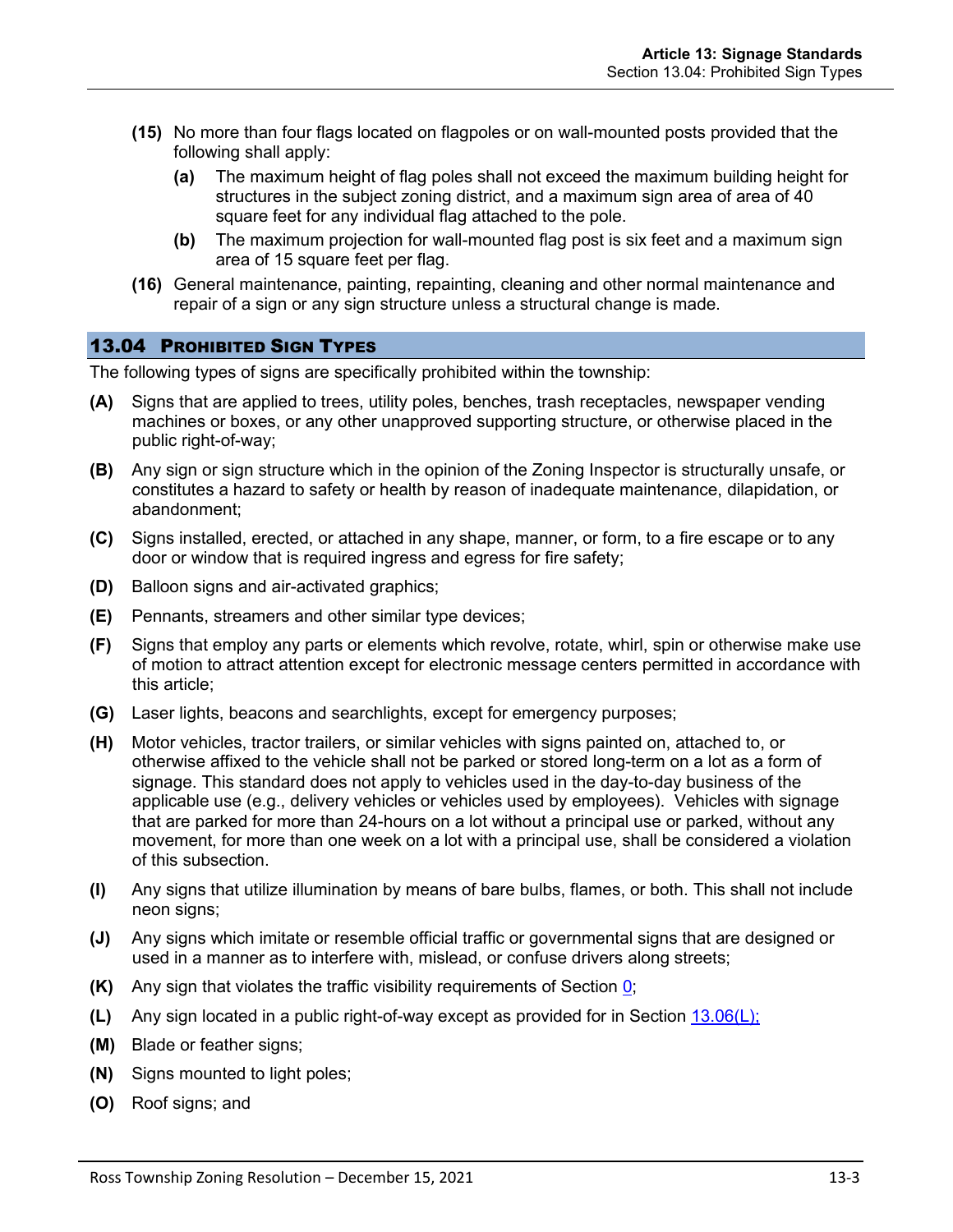**(P)** Any other sign type that is not specifically allowed by this article.

## 13.05 SIGN MEASUREMENTS AND COMPUTATIONS

The following regulations shall control the computation and measurement of signs.

## **(A) Sign Setback**

All required setbacks for signs shall be measured as the distance in feet from the applicable lot line, or other stated point of measurement, to the closest point on the sign structure.

## **(B) Sign Height**

- **(1)** The height of a sign shall be computed as the distance from the base of the sign at normal grade (average grade at the base of the sign) to the top of the highest attached component of the sign. Normal grade shall be construed to be the newly established grade after construction, exclusive of any filling, berming, mounding, or excavating solely undertaken for the purpose of locating or increasing the height of sign.
- **(2)** In cases where the normal grade is below grade at street level, sign height shall be computed on the assumption that the elevation of the normal grade at the base of the sign is equal to the elevation of the nearest point of the crown of a public or private street. See [Figure 13.05-A.](#page-3-0) Such measurement shall only be used when the street is the same street used to access the lot on which the sign will be located.



<span id="page-3-0"></span>*Figure 13.05-A: Illustration of the measurement of sign height when the grade at the bottom of the sign is below the grade of the adjacent street.*

- **(3)** The height of an awning, canopy, projecting, wall or window sign shall be determined by measuring the vertical distance between the top part of a sign panel or individual letters or characters, whichever is highest, to the elevation of the ground underneath the sign.
- **(4)** Any material whose major function is providing structural support for a sign shall be considered part of the sign for purposes of determining sign height.

## **(C) Sign Area**

The surface of a sign to be included when computing maximum allowable square footage of sign area shall be calculated as follows:

**(1)** When calculating street frontage, only the street frontage that lies in the unincorporated area of Ross Township shall be used in the calculation.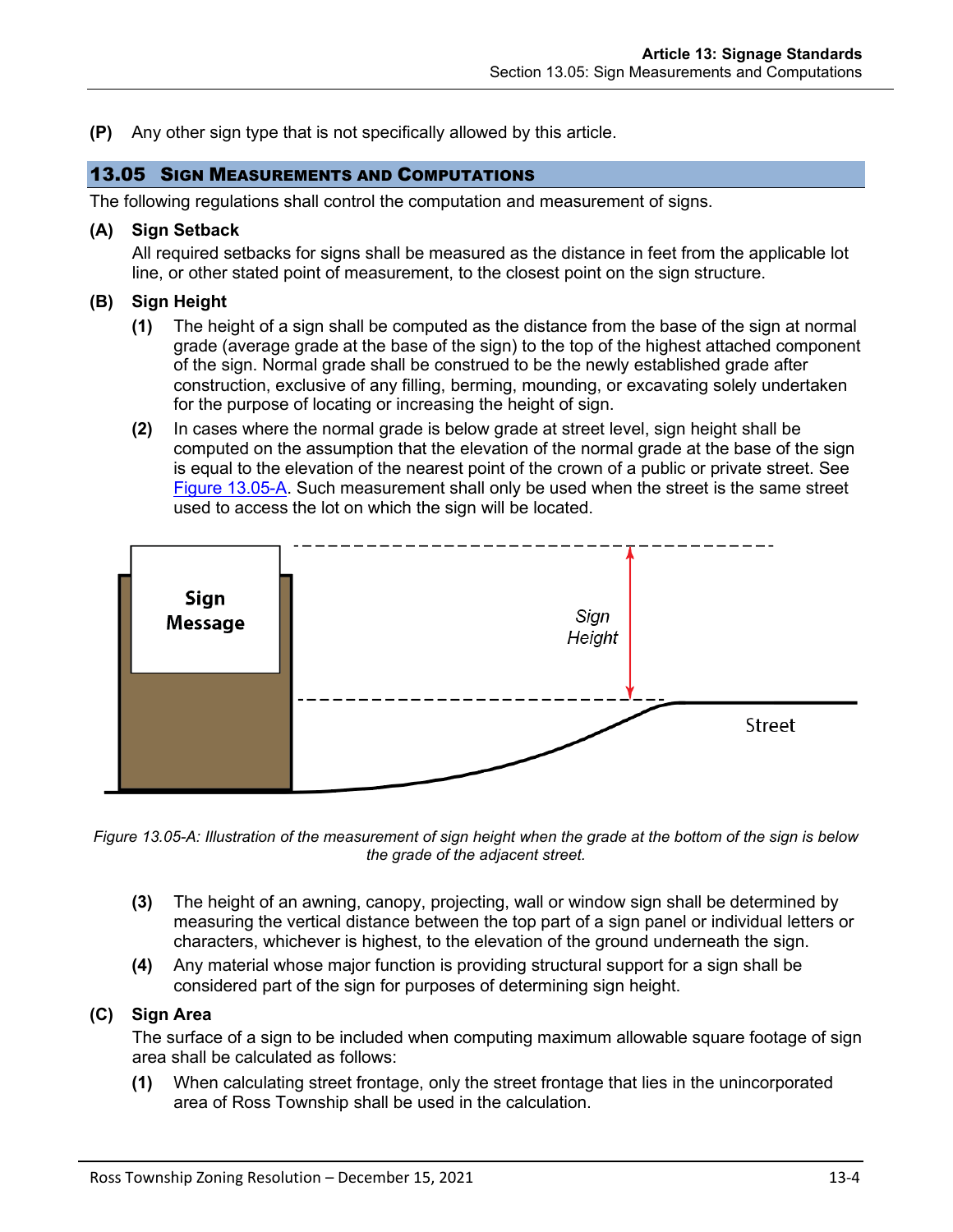**(2)** For sign copy mounted or painted on a background panel, cabinet, or surface distinctively painted, textured, lighted, or constructed to serve as the background for the sign copy, the sign area shall be computed by means of the smallest square, circle, rectangle, triangle, or combination<sup>46</sup> thereof that encompasses the extreme limits of the background panel, cabinet, or surface. See [Figure 13.05-B,](#page-4-0) [Figure 13.05-C,](#page-4-1) and [Figure 13.05-D.](#page-5-0)



<span id="page-4-0"></span>*Figure 13.05-B: Illustration of sign area calculation for a monument sign with copy on a distinct cabinet.*

<span id="page-4-1"></span>

*Figure 13.05-C: Illustration of computing the sign area for wall signs with a background panel or cabinet.*

<sup>&</sup>lt;sup>46</sup> This is different than how Butler County calculates sign area. They currently only allow the use of a rectangle, which penalizes anyone who wants to have a sign or triangle, etc. so we have proposed a more expansive list of geometries.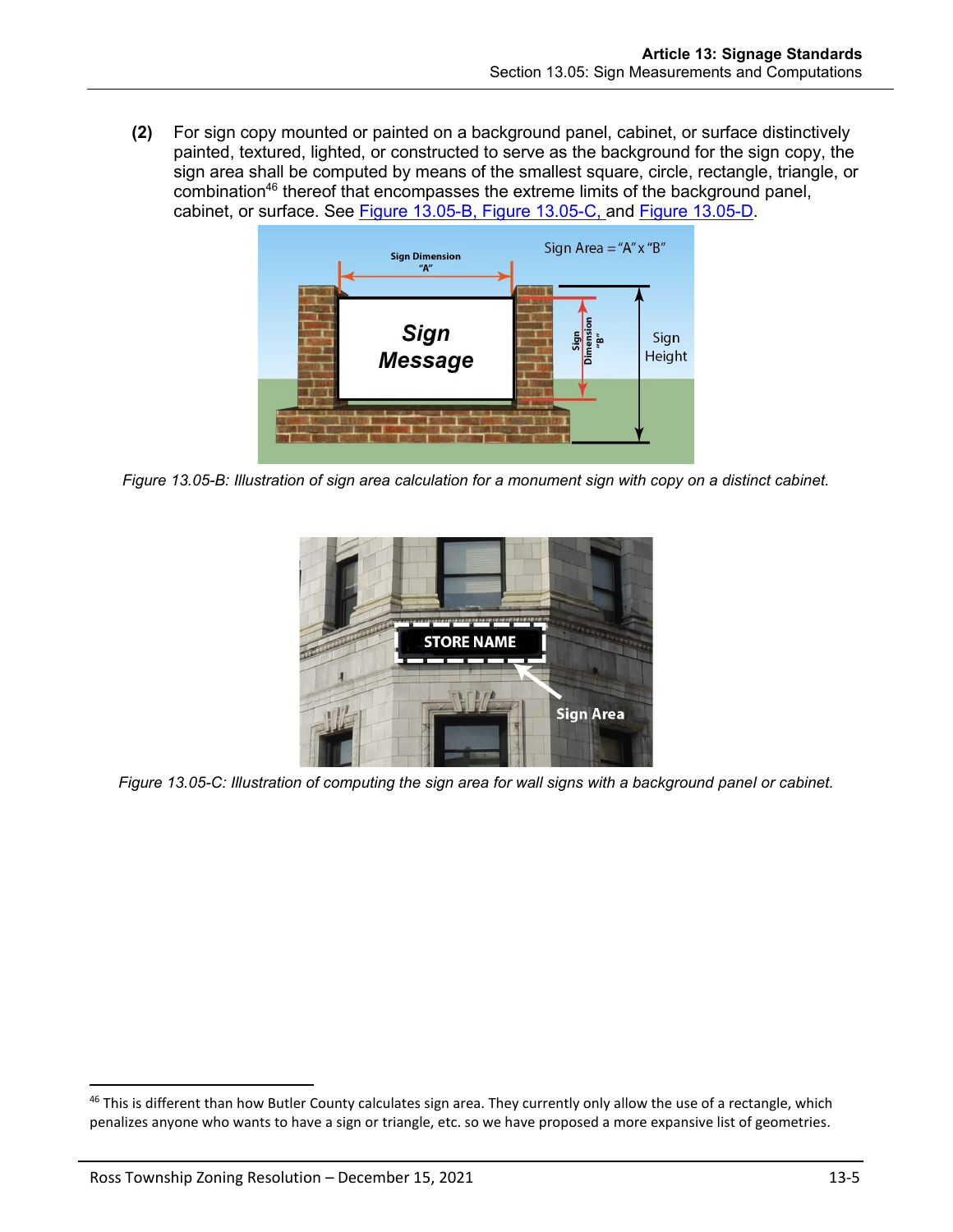

<span id="page-5-0"></span>*Figure 13.05-D: Example of sign area computation by the smallest circle encompassing the extreme limits of the sign message. For the purposes of calculations, equals 3.14.*

**(3)** For sign copy where individual letters or elements are mounted or painted on a building façade where there is no background panel, cabinet, or surface distinctively painted, textured, lighted, or constructed to serve as the background for the sign copy, the sign area shall be computed by means of the combination of the smallest square, circle, rectangle, triangle, or combination thereof that encloses all the letters or elements associated with the sign. See [Figure 13.05-E.](#page-5-1) In cases where there are multiple sign elements on the same surface, the Zoning Inspector shall have the authority to determine the outermost boundaries of individual sign elements. Decorative edging or other window treatments that are not an integral part of the sign copy shall not be considered a part of the sign for the purposes of this article. See [Figure 13.05-E](#page-5-1) and [Figure 13.05-F.](#page-6-0)



<span id="page-5-1"></span>*Figure 13.05-E: Illustration of sign area calculation for two differently shaped wall signs with individual letters.*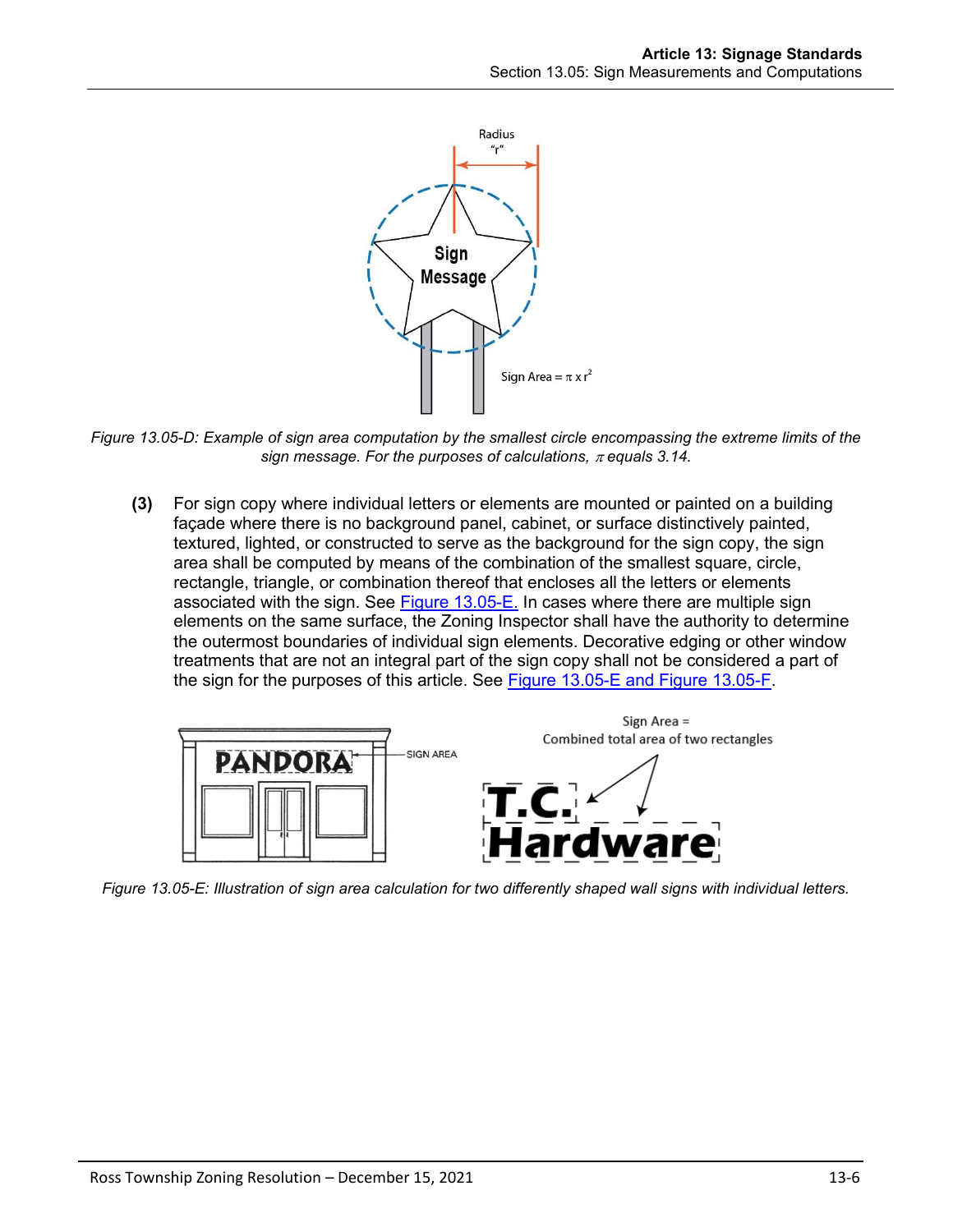

*Figure 13.05-F: Illustration of sign area calculations for multiple sign areas on a window sign*

- <span id="page-6-0"></span>**(4)** The calculation of sign area shall not include any supporting framework, bracing, or decorative fence or wall unless such structural support is determined to constitute an integral part of the sign design by means of text or other commercial message, as determined by the Zoning Inspector. See [Figure 13.05-B.](#page-4-0)
- **(5)** Where matter is displayed in a random or unconnected manner, without organized relationship of components, each component shall be considered to be a single sign.
- **(6)** In the case of a three-dimensional sign where the sign faces are not mounted back-toback, the sign area shall be calculated by the smallest square, circle, rectangle, triangle, or combination thereof that encompasses the profile of the sign message. The profile used shall be the largest area of the sign message visible from any one point.
- **(7)** Except for three-dimensional signs, the sign area for a sign with more than one face (multifaced signs) shall be computed by adding together the area of all sign faces when the interior angle is greater than 45 degrees.
- **(8)** When two identical, flat sign faces are placed back-to-back or at angles of 45 degrees or less, so that both faces cannot be viewed from any one point at the same time, and when such sign faces are part of the same sign structure and are not more than 12 inches apart, the sign area shall be computed by the measurement of one of the faces. If the two faces are unequal, the sign area shall be calculated based on the larger of the two faces

## **(D) Determining Building Frontage and Building Facades<sup>47</sup>**

- **(1)** For the purposes of this article, the length of the building wall that faces a public street shall be considered the building frontage or building facade.
- **(2)** The calculation of the width or lineal measurement of any façade shall be the measurement of the façade between two side facades. The calculation shall be based on viewing the façade from a 90-degree angle (i.e., straight on), regardless of façade insets, offsets, or angles. See [Figure 13.05-G.](#page-7-0)

<sup>&</sup>lt;sup>47</sup> None of these provisions are found in the current Butler County resolution.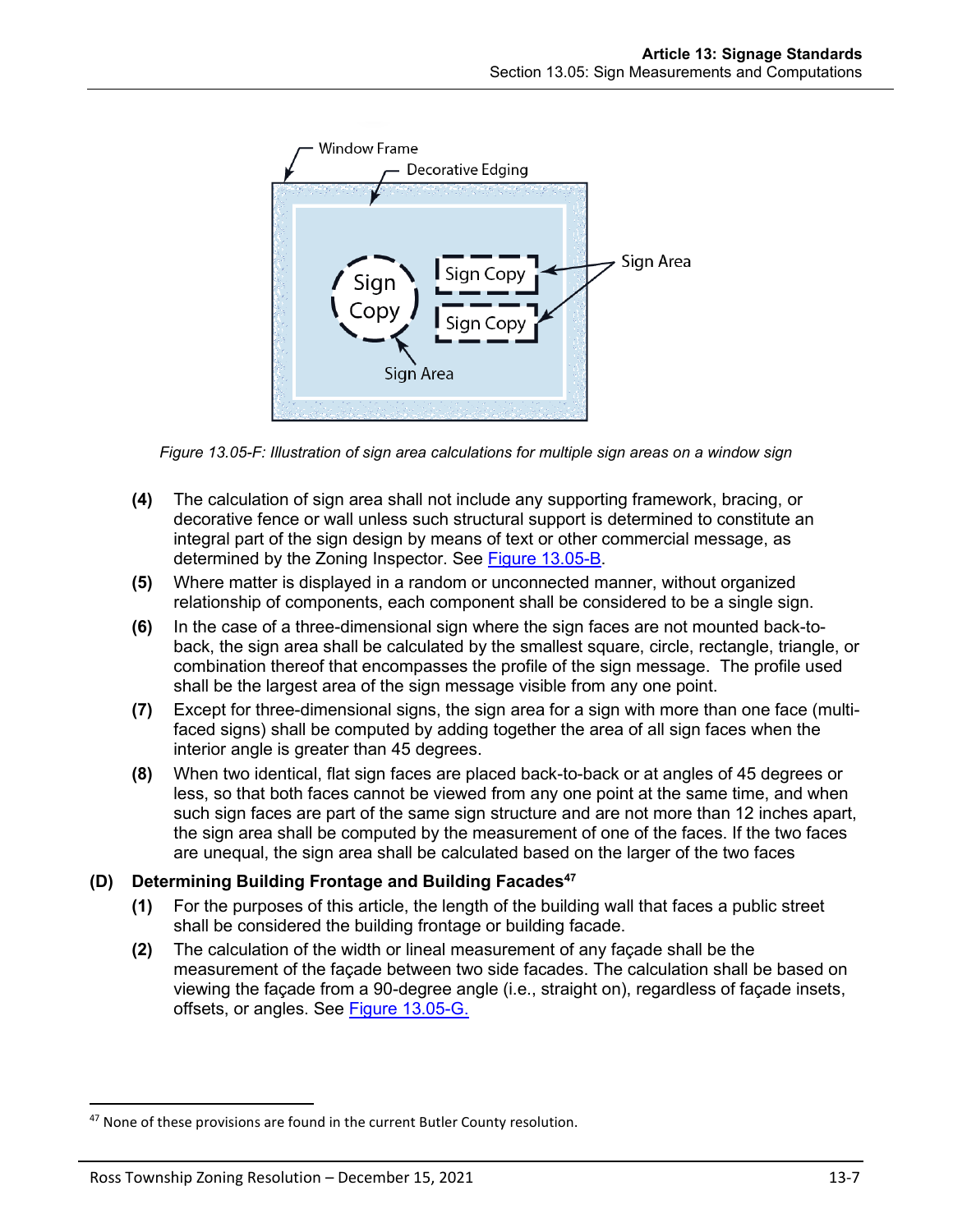

*Figure 13.05-G: Illustration of façade width measurement on varied façade shapes.*

<span id="page-7-0"></span>**(3)** For multi-tenant buildings, the portion of a building that is owned or leased by a single occupant or tenant shall be considered the tenant space. The building frontage for a tenant space shall be measured from the centerline of the party walls defining the tenant space.

## 13.06 GENERAL REGULATIONS

Unless otherwise specifically stated, the following regulations shall apply to all signs within the township:

- **(A)** All signs shall be professionally manufactured, or of equivalent quality.
- **(B)** All sign supports shall be an integral part of the sign design.
- **(C)** The construction, erection, safety, and maintenance shall comply with all applicable building and electrical codes.
- **(D)** No sign or sign structure shall be placed on private or public property without the consent of the owner or agent thereof.
- **(E)** No signs shall be located nearer than eight feet vertically, or eight feet horizontally from any overhead electric wires or conductors or public utility guy wires.
- **(F)** All signs shall maintain a minimum clearance over pedestrian and vehicular ways, as required by the adopted building code.
- **(G)** Signs shall be anchored to prevent any lateral movement that would cause wear on supporting members or connections.
- **(H)** All signs shall be subject to the clear vision triangle standards established in Section 0.
- **(I)** Permanent signs shall be fabricated with rigid materials that are of good quality and good durability.
- **(J)** In the event there is a conflict between the provisions of this section and the provisions of any applicable building codes, the provisions of the applicable building code shall govern.
- **(K) General Standards for All Permanent Signs**
	- **(1)** All freestanding signs shall be located in a landscaped area equal to or larger than the total sign area of the applicable sign. Such landscaped area may be an area that fulfills any landscaping requirements of this resolution.
	- **(2)** The landscaped area shall include all points where sign structural supports attach to the ground.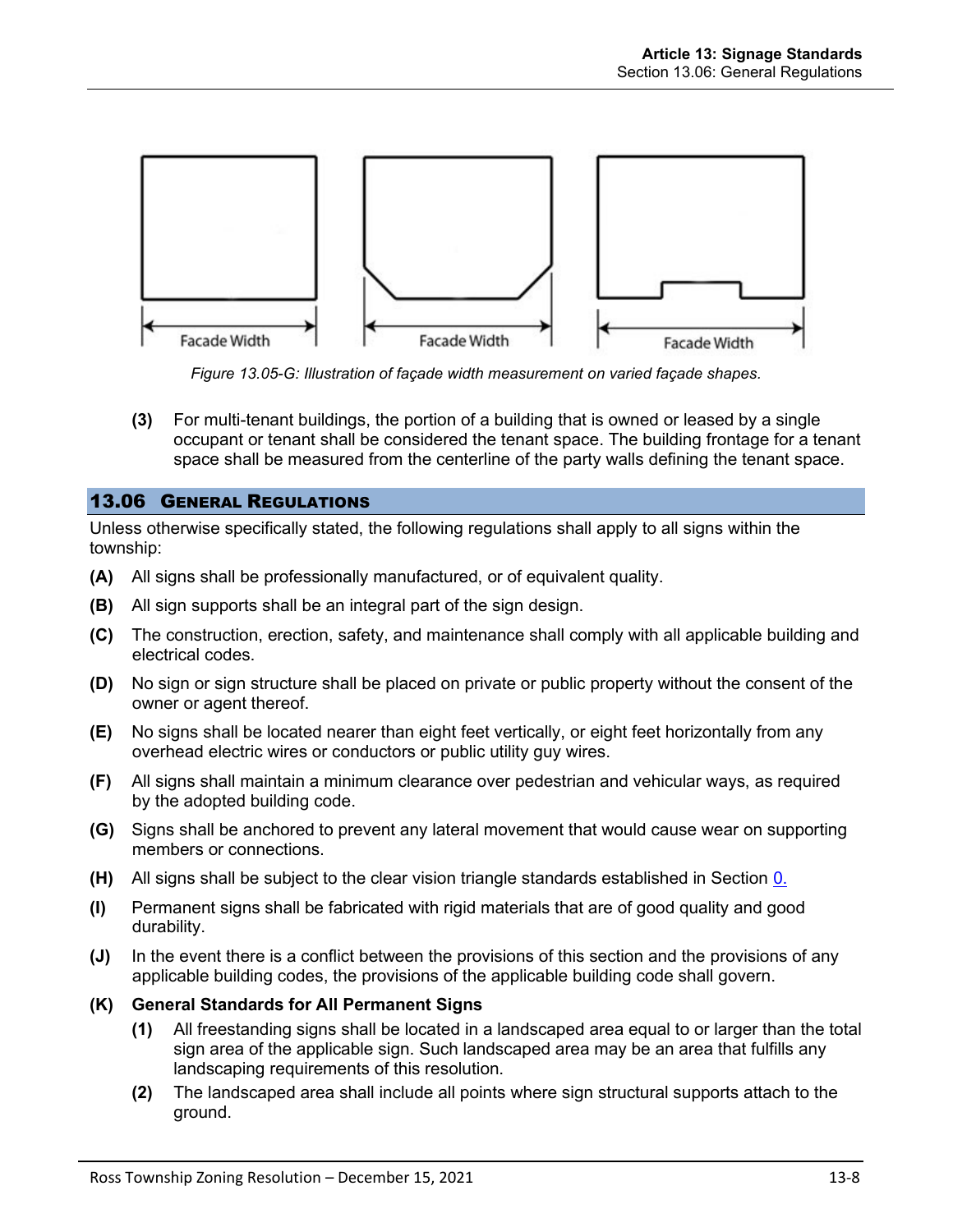- **(3)** All wiring, fittings, and materials used in the construction, connection and operation of electrically illuminated signs shall be in accordance with the provisions of the applicable building or electrical codes.
- **(4)** Any sign that is mounted or hung over a vehicular use area or sidewalk shall be mounted so there is a minimum clearance of eight feet above the sidewalk and 16 feet above any driveway or vehicular use area. This clearance shall not apply to any poles or supporting structures allowed by this article.
- **(5)** The back side of all permanent signs that do not contain a second sign face, and structural supports shall be completely enclosed.

## <span id="page-8-0"></span>**(L) Signs in Rights-of-Way**

- **(1)** Signs shall be prohibited in the right-of-way except for:
	- **(a)** Signs installed by Ross Township, Butler County, State of Ohio, federal government, or approved transit agency;
	- **(b)** Any warning signs or traffic safety signs required by public utility providers; or
	- **(c)** Sidewalk signs as allowed in Section [13.10: Temporary Signs.](#page-16-0)
- **(2)** The Zoning Inspector may remove or cause to be removed any unlawful sign in the public right-of-way.

## **(M) Illumination**

Where illuminated signs are permitted, such signs shall comply with the following:

- **(1)** Light sources shall be shielded from all adjacent buildings and streets.
- **(2)** Lights shall not be of such brightness so as to cause glare that is hazardous to pedestrians or motorists or cause reasonable objection from adjacent residential districts.
- **(3)** No colored lights shall be used in a location or manner in which they might be confused with traffic control devices or vehicular traffic.
- **(4)** An illuminated sign or lighting device shall employ only light of constant intensity.

## **(N) Maintenance**

- **(1)** All signs shall be maintained in a safe and good condition at all times to avoid becoming a deteriorated sign, including, but not limited to, the replacement of defective bulbs, parts or materials, painting, repainting, cleaning and other acts required for the maintenance of said sign.
- **(2)** Failure to maintain a sign in accordance with this section shall be a violation of this resolution, subject to Article 15: Enforcement and Penalties.

# 13.07 SIGNS PERMITTED IN PUD DISTRICTS

- **(A)** All development in a PUD District shall be subject to the standards of this article unless otherwise modified through the PUD review and approval process. In general:
	- **(1)** Single-family residential uses and public and institutional uses in a PUD shall comply with the sign requirements of the R-1A District.
	- **(2)** Multi-family residential uses in a PUD shall comply with the sign requirements of the R-4 District.
	- **(3)** Commercial and office uses in a PUD shall comply with the sign requirements of the B-3 District.
	- **(4)** Industrial uses in a PUD shall comply with the sign requirements of the M-1 District.
- **(B)** This section shall apply to both permanent and temporary signs.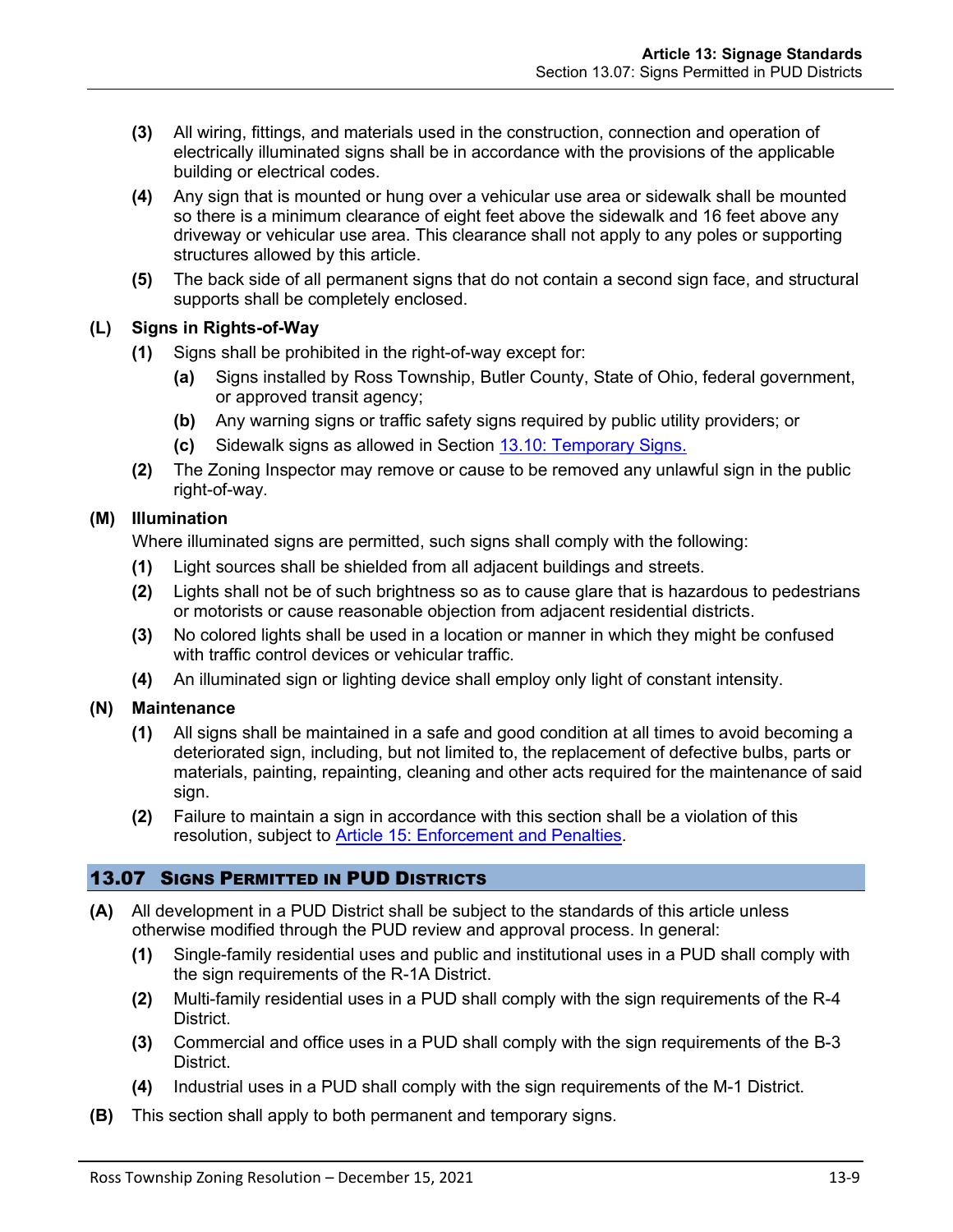## 13.08 PERMANENT SIGNS IN THE A-1, F-1, AND RESIDENTIAL DISTRICTS

The following are the permanent signs allowed in A-1, F-1, R-1, R-1, R-1A, R-2, R-3, and R-4 Districts:

#### **(A) Signs at Entrances**

Two wall signs or one permanent freestanding monument sign may be permitted for any subdivision or multi-family dwelling development that contains 25 units/lots or more provided that the signs comply with the following:

#### **(1) General Standards**

- **(a)** Each sign may have a maximum sign area of 24 square feet.<sup>48</sup>
- **(b)** No such sign or any portion of the structure shall exceed six feet in height.
- **(c)** The sign may only be illuminated through an external light source.

#### <span id="page-9-1"></span>**(2) Monument Sign**

- **(a)** A maximum of one freestanding monument sign may be permitted for each entrance to the subdivision or development on a collector or arterial street, as determined by the Zoning Inspector.
- **(b)** In all cases, the sign shall be set back a minimum of 10 feet from any rights-of-way and 20 feet from any lot lines.
- **(c)** The monument sign shall have a maximum of two sign faces, mounted back-to-back.
- **(d)** If an applicant proposes to use a monument sign, no wall signs, as allowed in Section [13.08\(A\)\(3\),](#page-9-0) below, shall be permitted.

#### <span id="page-9-0"></span>**(3) Wall Signs on Entry Fences or Walls**

- **(a)** A maximum of two wall signs may be permitted for each entrance to the subdivision or development on a collector or arterial street, as determined by the Zoning Inspector.
- **(b)** If two signs are utilized, the signs shall be separated by a minimum of 50 feet.
- **(c)** The signs shall be mounted to a decorative wall or fence that generally runs parallel with the street.
- **(d)** If an applicant proposes to use wall signs, no monument sign, as allowed in Section  $13.08(A)(2)$ , above, shall be permitted.

## **(B) Signs for Nonresidential Uses in Residential Zoning Districts**

- **(1)** For any nonresidential use that is permitted in a residential zoning district, such use shall be permitted the same amount and types of signage allowed for the B-1 District.
- **(2)** This provision shall not apply to signs located on lots used exclusively for residential dwellings.
- **(3)** Freestanding signs for such nonresidential uses may include electronic message centers that comply with the following standards:
	- **(a)** The size of an electronic message center sign shall not exceed 75 percent of the total sign area.
	- **(b)** Electronic message centers shall only be permitted on monument signs.
	- **(c)** The area of an electronic message center sign shall be included in the applicable maximum sign area allowed for the use.

 $48$  This is slightly larger than the 16 square foot signs currently allowed but is more in line with common entry signs.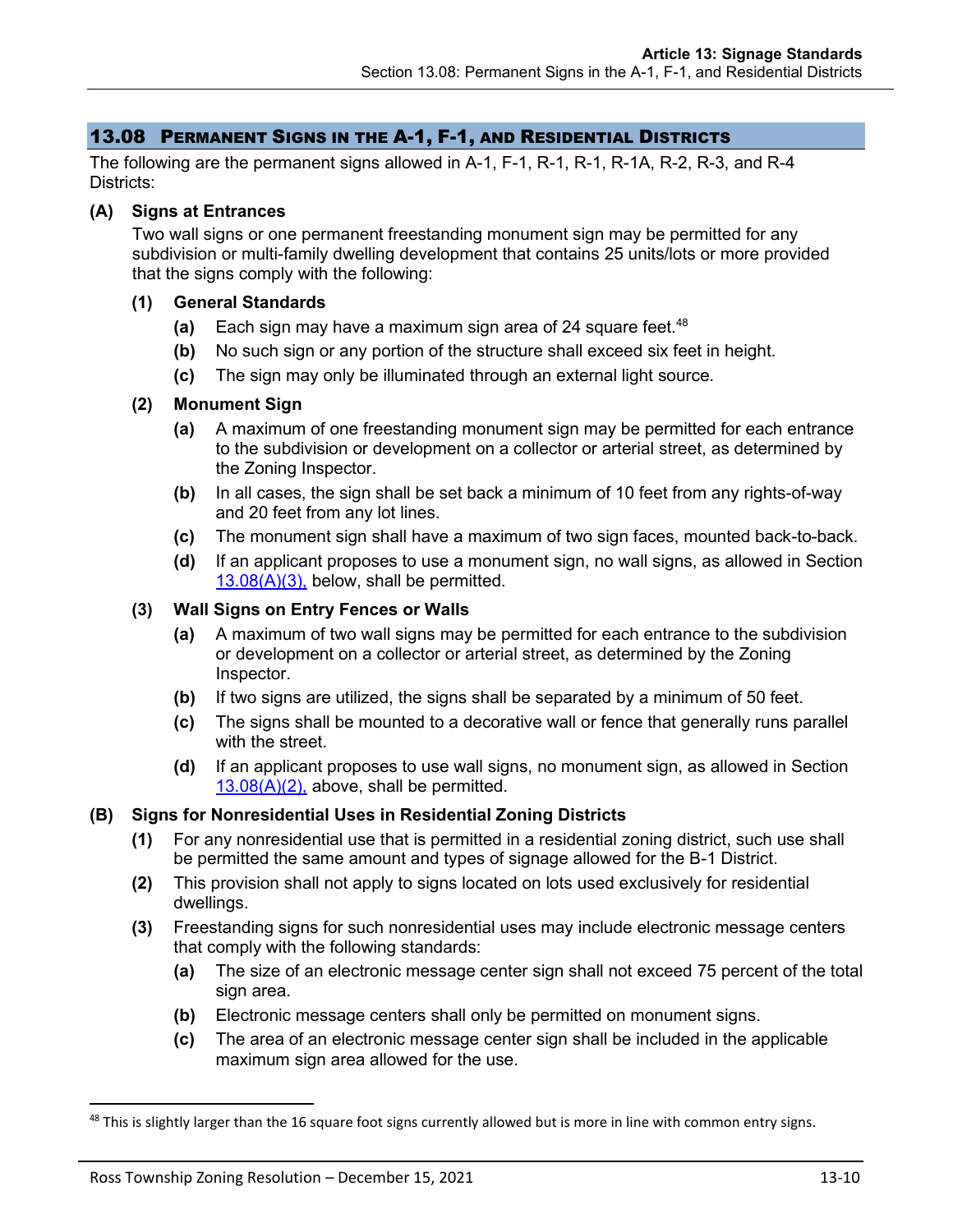- **(d)** All electronic message centers shall be set back a minimum of 200 feet from a residential dwelling unit.
- **(e)** Any message change shall be a static, instant message change.
- **(f)** Messages can only change once every 20 seconds or longer.
- **(g)** The transition time between messages shall be less than one second.
- **(h)** All electronic message centers shall contain a default mechanism that will cause the sign to revert immediately to a black screen if the sign malfunctions.
- **(i)** The electronic message center shall come equipped with an automatic dimming photocell, which automatically adjusts the display's brightness based on ambient light conditions.
- **(j)** Any message shall be composed in one color on a dark background.
- **(k)** Illumination shall not exceed 0.3 footcandles over ambient lighting conditions when measured at 50 feet in any direction from an electronic message center sign.
- **(l)** Lots that include a freestanding sign with an electronic message center shall not be permitted to have temporary signs with a commercial message.
- **(m)** Audio emissions from electronic message center signs shall be prohibited.

## 13.09 PERMANENT SIGNS IN NONRESIDENTIAL ZONING DISTRICTS

The following standards apply to signs in the B-1, B-2, B-3, B-4, and M-1 Districts:

## <span id="page-10-0"></span>**(A) Building Signs**

Building signs are permitted on all principal structures in accordance with the following:

- **(1)** The total amount of sign area allowed for building signs on the entire building shall not exceed four percent of the total square feet of the primary façade elevation and two percent of the total square feet of the secondary façade elevation.
- **(2)** For buildings that have multiple tenant spaces or building units, each with their own exterior entrance, the amount of sign area allowed for each tenant shall not exceed four percent of the total square feet of the primary façade elevation of the portion of the façade used by that individual tenant or building unit. If a tenant space or building unit has a portion of the secondary façade, the amount of sign area allowed for each tenant shall not exceed two percent of the total square feet of the secondary façade elevation of the portion of the secondary façade used by that individual tenant or building unit.
- **(3)** For the purposes of attaching building signage to a building elevation, there shall only be one primary façade elevation. Buildings may also have one secondary façade elevation where there are the following site/building characteristics:
	- **(a)** The subject site is a corner lot;
	- **(b)** The primary parking area is not located adjacent to a public street; or
	- **(c)** The building or unit has walls with public or customer entrance points that do not face the public street.

[Figure 13.09-A](#page-11-0) establishes the location of primary facades and secondary facades where such secondary facades exist.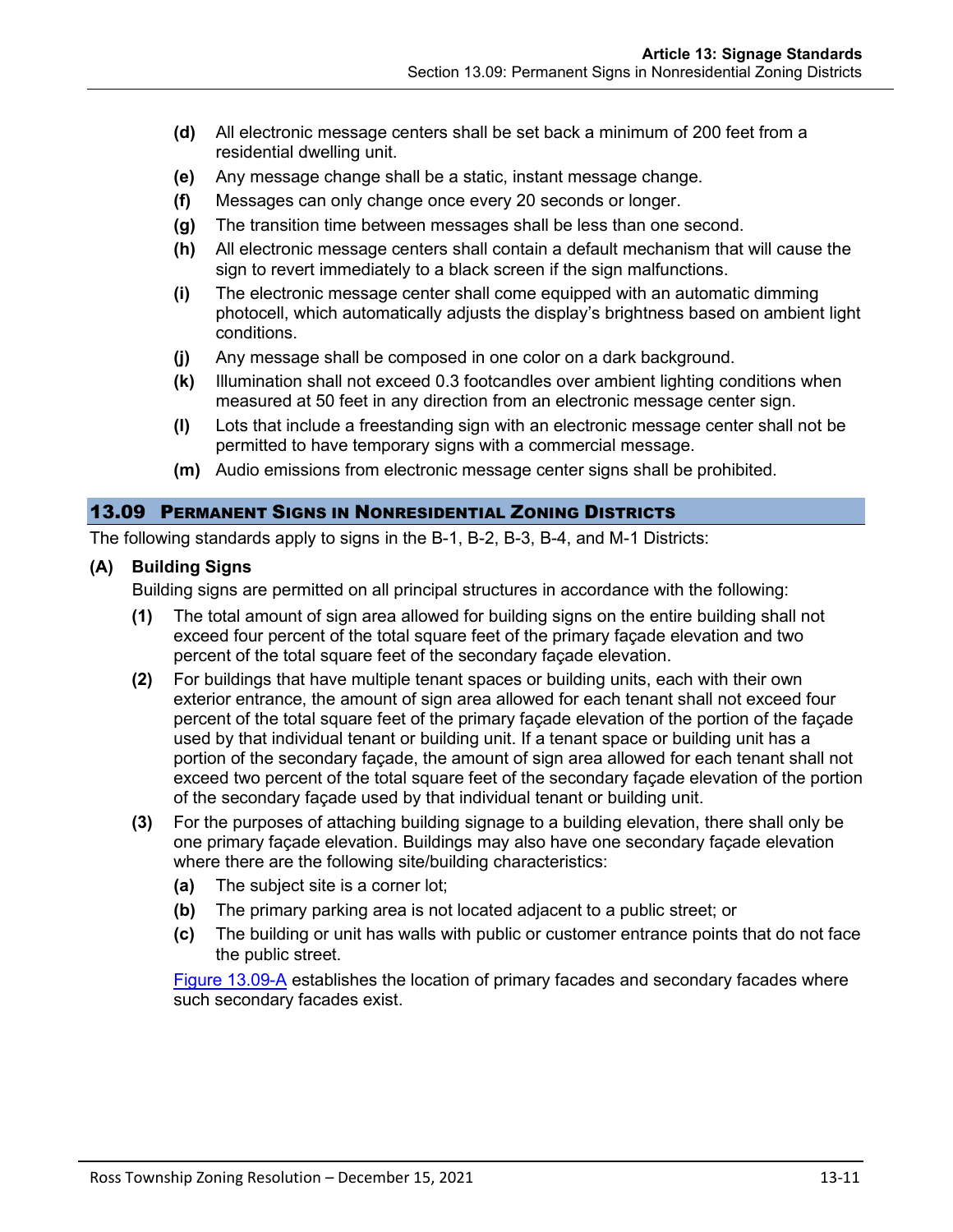

*Figure 13.09-A: Common examples of the location of primary and secondary facades.*

- <span id="page-11-0"></span>**(4)** The building sign area shall include the total amount of all awning, canopy, marquee, projecting, hanging, or wall signs on each façade wall. Standards for each individual building sign type are established in this section.
- **(5)** Building signs may not be attached to mechanical equipment or roof screening.
- **(6)** Building signs shall not include electronic message centers.
- **(7)** There is no maximum number of building signs but the total square footage of building signs located on a single façade shall comply with the requirements of this section.

# **(8) Standards for Permanent Building Sign Types<sup>49</sup>**

## **(a) Wall Signs**

- **(i)** Wall signs shall be mounted on or flush with a wall and shall not protrude more than 24 inches from the wall or face of the building to which it is attached.
- **(ii)** A wall sign may be painted directly on a building wall, mounted on the façade wall, or mounted on a raceway.
- **(iii)** Permanent signs that are attached to gas pumps, gas pump islands, or similar structures, that can be read or understood from a public street by most persons of normal vision shall be considered a wall sign for the purposes of this article and shall be based on the wall sign allowance for the principal building.
- **(iv)** Wall signs may be internally or externally illuminated.

<sup>&</sup>lt;sup>49</sup> The county does not have a lot of individual standards for different sign types so these are generally new for the township.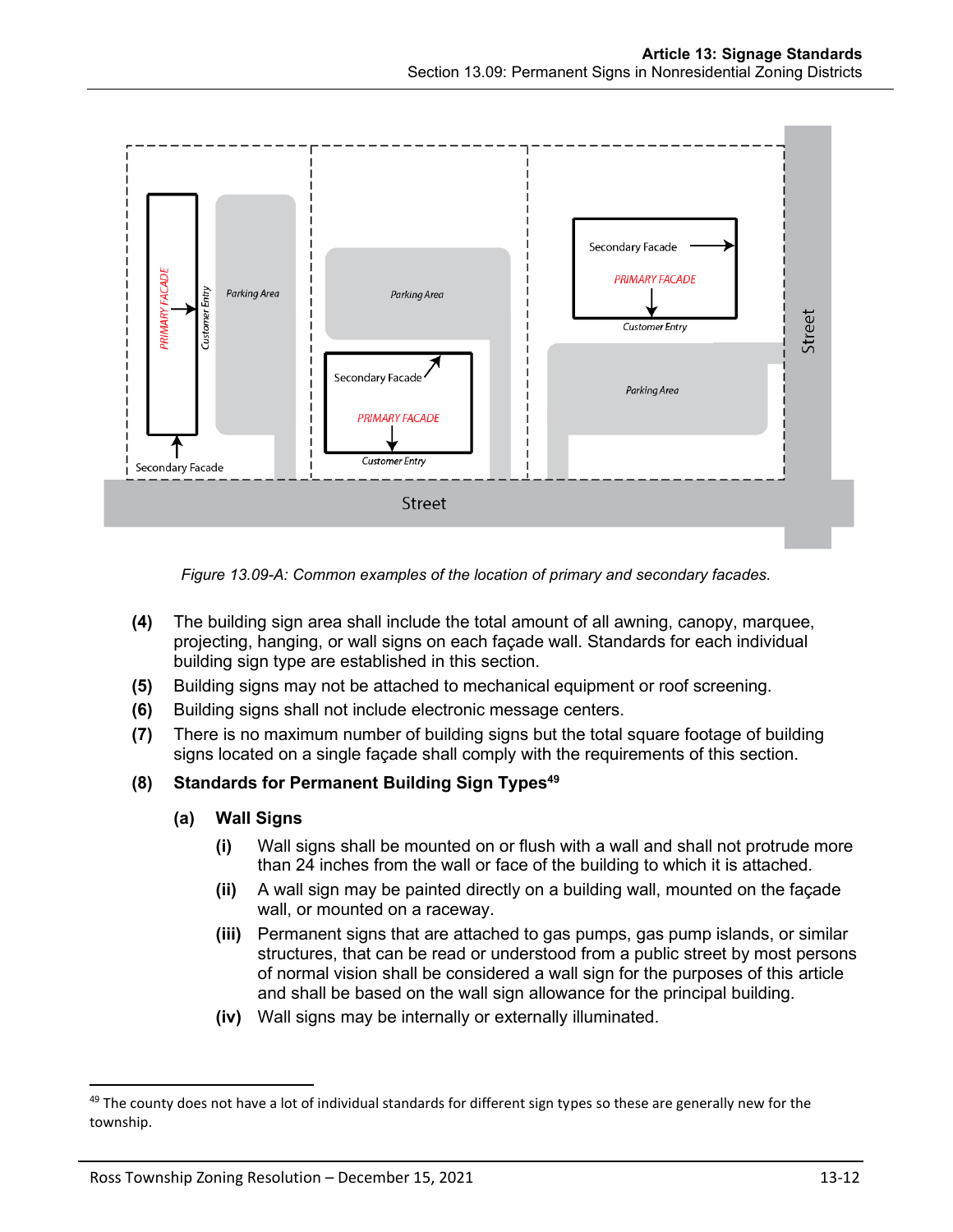## **(b) Awning, Canopy, or Marquee Signs**

Any canopy, awning, or marquee sign allowed pursuant to this section shall comply with the following standards:

- **(i)** Signage shall not cover more than 50 percent of any individual awning, canopy, or marquee.
- **(ii)** An awning, canopy or marquee shall be considered part of the face of a structure. However, no sign may project more than six inches from an awning, canopy or marquee.
- **(iii)** All components of the awning, canopy, or marquee shall have a minimum height clearance of eight feet from the sidewalk.
- **(iv)** Marquee signs may include manual changeable copy signs.

## **(c) Projecting or Hanging Signs**

- **(i)** Only one projecting or one hanging sign shall be permitted for each tenant on each street frontage where the tenant has building frontage.
- **(ii)** A projecting sign shall be perpendicular to the wall of the building to which it is attached and shall not extend more than four feet from the façade wall to which it is attached.
- **(iii)** A hanging sign may be attached to the ceiling of an outdoor arcade or underneath a canopy, awning, or marquee if it complies with the sign area, height, and clearance standards of this section.
- **(iv)** Projecting and hanging signs shall maintain a minimum six-inch clearance from the façade of any building.
- **(v)** Decorative supporting structures for projecting signs are encouraged and shall not count toward the maximum square footage of signs allowed, however, in no case shall the supporting structure exceed six square feet.
- **(vi)** The maximum sign area for a projecting sign shall be nine square feet.
- **(vii)** The maximum sign area for any single hanging sign shall be six square feet.
- **(viii)** Projecting signs shall not be internally illuminated.
- **(ix)** Projecting and hanging signs must be suspended from brackets approved by the Butler County Building Department and contain no exposed guy wires or turnbuckles.
- **(x)** Projecting or hanging signs shall not extend over the right-of-way or over any internal drive with vehicular access.
- **(xi)** If a projecting or hanging sign is illuminated it shall be by indirect lighting methods such as gooseneck lighting.

## <span id="page-12-0"></span>**(B) Freestanding Signs**

Permanent freestanding signs permitted in nonresidential districts shall comply with the following regulations:

**(1)** One permanent freestanding sign shall be permitted for each lot in a nonresidential district. For lots that have frontage on multiple public streets, one permanent freestanding monument sign may be placed on each frontage based on the standards in this subsection.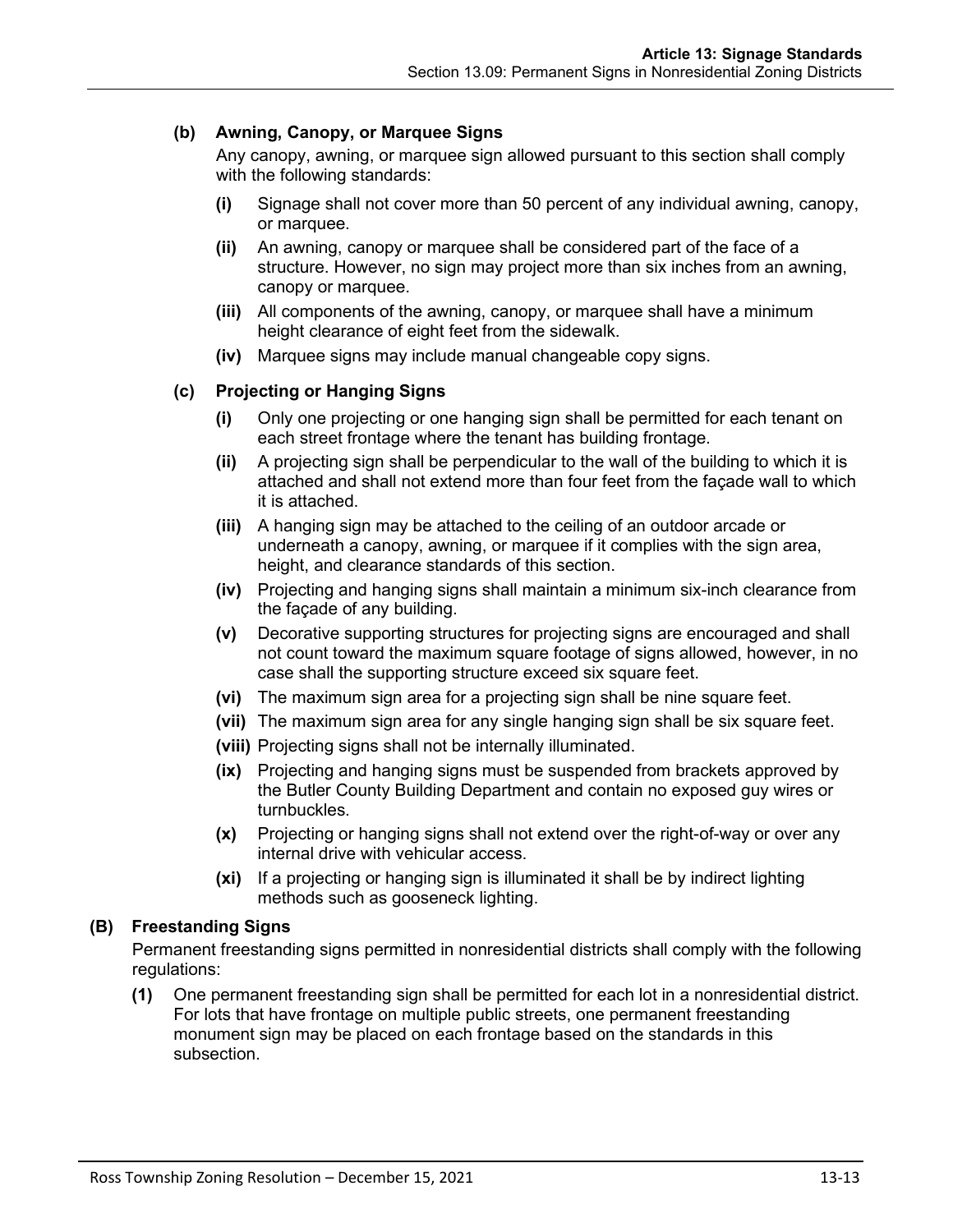- **(2)** All freestanding signs permitted under this section shall be a monument sign or may be a cabinet sign mounted on poles or supports that are no taller than four feet from the adjacent grade provided the area under the sign is landscaped in a manner as to screen the view of the poles or supports. See [Figure 13.09-B.](#page-13-0)
- **(3)** The base of all freestanding monument signs shall be constructed of exposed stone or brick, or similar decorative material. See [Figure 13.09-B.](#page-13-0)



*Figure 13.09-B: The sign on the left is a freestanding monument sign on a solid base. The sign on the right is a cabinet sign mounted on a pole, screened by landscaping. Both types are permitted.*

- <span id="page-13-0"></span>**(4)** The maximum sign area of a freestanding sign shall be 64 square feet and the maximum sign height shall be eight feet except in the VOD where the maximum sign area and sign height shall be as established in Section <>.<sup>50</sup>
- **(5)** Permanent freestanding signs shall be set back a minimum of 10 feet from all rights-of-way and from all lot lines.
- **(6)** The freestanding sign may include manual changeable copy signs (reader boards) or electronic message centers as regulated below.

## **(7) Electronic Message Centers**

Electronic message centers are permitted on monument signs in nonresidential zoning districts provided they comply with the following:

- **(a)** The size of an electronic message center sign shall not exceed 90 percent of the total sign area.
- **(b)** Electronic message centers shall only be permitted on monument signs.
- **(c)** The area of an electronic message center sign shall be included in the applicable maximum sign area allowed in this subsection.
- **(d)** All electronic message centers shall be set back a minimum of 200 feet from a residential dwelling unit.
- <span id="page-13-1"></span>**(e)** Any message change shall be a static, instant message change.
- **(f)** Messages can only change once every eight seconds<sup>51</sup> or longer.
- **(g)** The transition time between messages shall be less than one second.

<sup>&</sup>lt;sup>50</sup> The county currently states that the maximum height shall be four feet, which is excessively short for a 64 square foot sign (a full-size sign could only be 4 x 16). Butler County noted that this is the maximum height that has been in place for a while and the County is considering increasing it to 6 feet but that all taller signs have been approved through a variance. <sup>51</sup> Butler County uses the provision of every five seconds but we have increased this to eight seconds, which is a more standard rule from the Department of Transportation.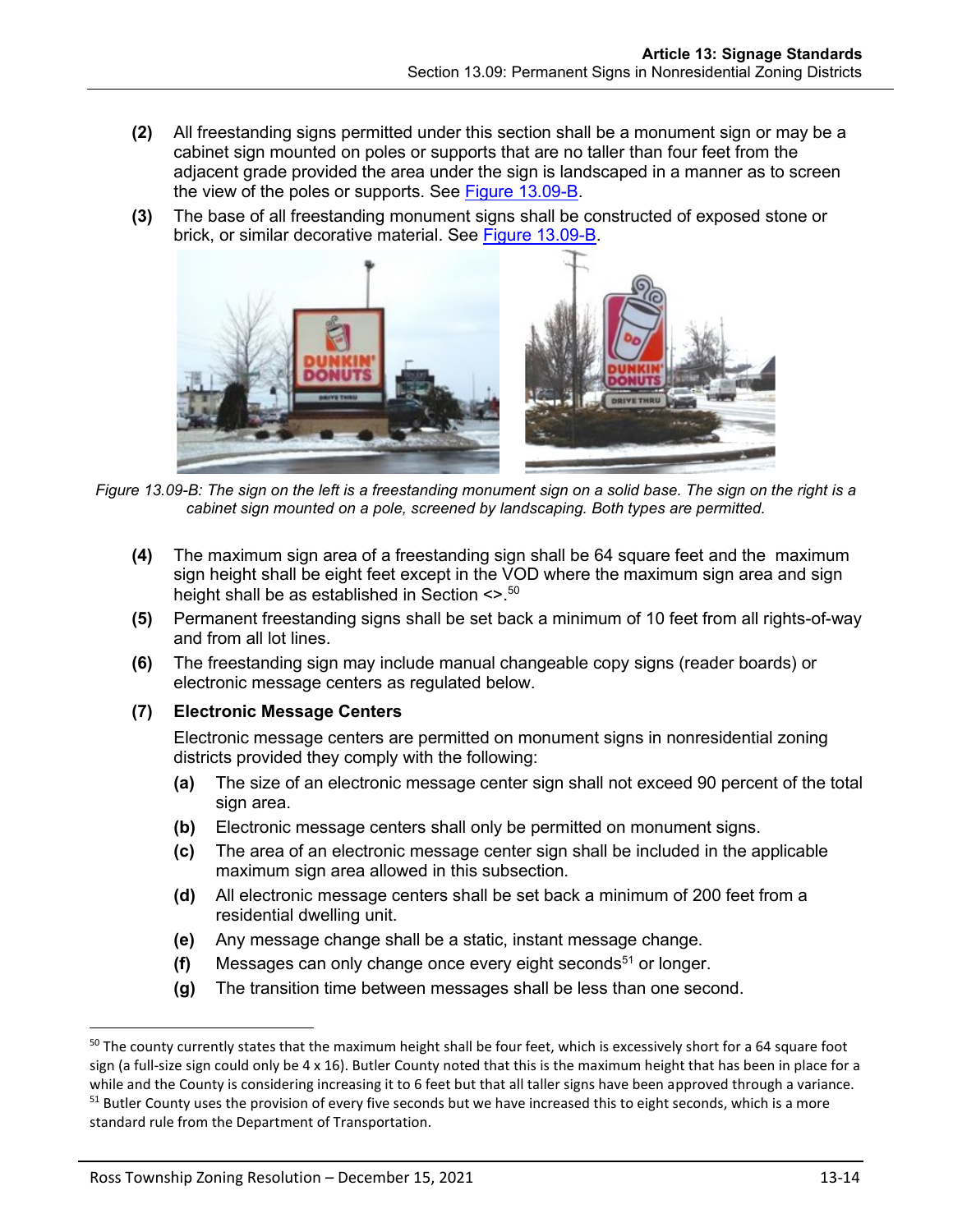- **(h)** All electronic message centers shall contain a default mechanism that will cause the sign to revert immediately to a black screen if the sign malfunctions.
- **(i)** The electronic message center shall come equipped with an automatic dimming photocell, which automatically adjusts the display's brightness based on ambient light conditions.
- <span id="page-14-0"></span>**(j)** Illumination shall not exceed 0.3 footcandles over ambient lighting conditions when measured at 50 feet in any direction from an electronic message center sign.
- **(k)** Lots that include a freestanding sign with an electronic message center shall not be permitted to have temporary signs with a commercial message.
- **(l)** Audio emissions from electronic message center signs shall be prohibited.

# **(C) Signs at Entrances**

For commercial or industrial subdivisions or parks in the nonresidential districts that contain five or more nonresidential businesses on individual lots or that are 50 or more acres in size, such subdivision or park may incorporate one sign at its entrance in accordance with the following:

- **(1)** The sign shall be a monument sign.
- **(2)** The maximum sign area shall be 80 square feet.
- **(3)** The maximum height of a monument sign shall be 15 feet.
- **(4)** The sign shall be set back a minimum of 10 feet from all rights-of-way and from all lot lines.
- **(5)** The sign shall be set back a minimum of 75 feet from any residential lot line.
- **(6)** The sign may be internally or externally illuminated but shall not include an electronic message center.
- **(7)** The monument sign shall have a maximum of two sign faces, mounted back-to-back.
- **(8)** Such sign may be located on a lot with another freestanding sign as allowed in Section [13.09\(B\)](#page-12-0) without reducing the amount of other signage allowed on the same lot in accordance with this article.

# **(D) Drive-Through Signs (New)**

- **(1)** Up to two freestanding drive-through signs shall be allowed for each stacking lane in a drive-through facility provided the total aggregate sign area of all drive-through signs, for each facility, does not exceed 64 square feet. In no case shall a single drive-through sign exceed 32 square feet in sign area.
- **(2)** If a drive-through sign is completely screened from view from any right-of-way or adjacent residential uses, there shall be no maximum sign area.
- **(3)** Drive-through signs shall only be permitted in a side or rear yard.
- **(4)** Drive-through signage shall not be included in the total calculated allowed signage for a property under the remainder of this article. Any signs attached to a wall of building or the structure shall be calculated as part of the building signage allowance in Section [13.09\(A\).](#page-10-0)
- **(5)** No drive-through sign shall exceed seven feet in height measured from the grade of the adjacent driving surface to the top of the sign.
- **(6)** Drive-through signs may be 100 percent electronic message center subject to Paragraphs [13.09\(B\)\(7\)\(e\)](#page-13-1) through [13.09\(B\)\(7\)\(j\).](#page-14-0)
- **(7)** Drive-through signs may be mounted on a pole provided the entire structure does not exceed the maximum sign height established above.
- **(8)** Drive-through signs may be internally or externally illuminated.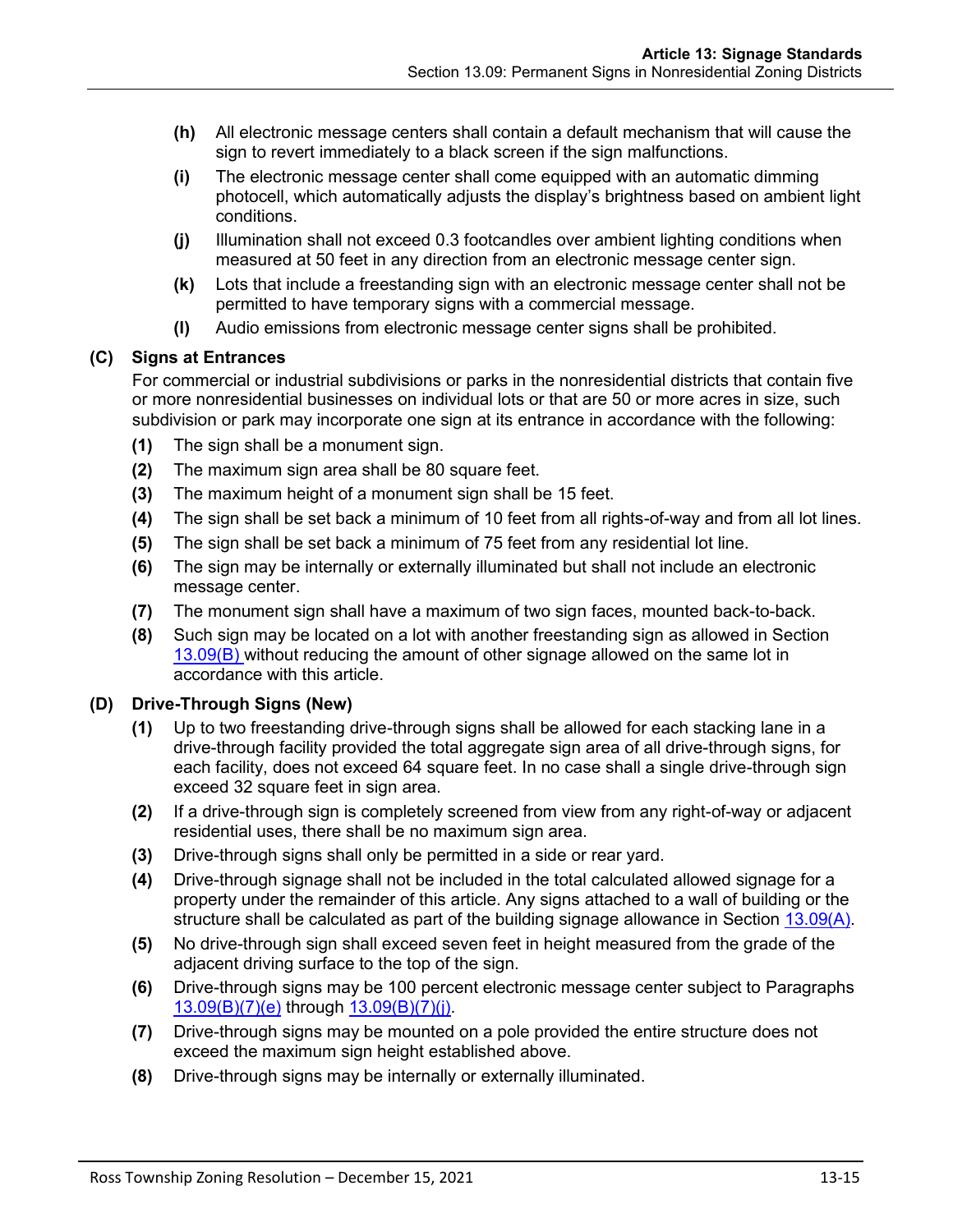# **(E) Driveway Signs<sup>52</sup>**

Permanent signs shall be permitted near driveway entrances to a street and at intersections of internal drives under the following provisions:

- **(1)** Driveway signs shall comply with the vision clearance requirements of Section 0 but in no case shall the sign be set back more than 25 feet from the driveway entrance or intersection of internal drives. Furthermore, such signs shall be set back a minimum of two feet from the public right-of-way or easement for roadway purposes.
- **(2)** Up to two driveway signs may be permitted per individual driveway or internal intersection.
- **(3)** Driveway signs may not exceed six square feet in area and four feet in height.
- **(4)** Driveway signs may be internally or externally illuminated.
- **(5)** Driveway signs may be mounted on a pole provided the entire structure does not exceed the maximum sign height established above. Landscaping shall be plants around the base of such signs to screen any poles or supporting structures.
- **(6)** Driveway signs shall not be included in the total calculated allowed signage for a property under the remainder of this article.

## <span id="page-15-0"></span>**(F) Window Signs**

Window signs are allowed and do not require a zoning certificate provided they comply with the following standards:

- **(1)** Window signs shall not occupy more than 33 percent of the window area. See [Figure](#page-15-1)  [13.09-C](#page-15-1) for locations used in the calculation of sign area. The sign area is based on the window area, regardless of the presence of an awning.
- **(2)** The window area of a building shall be the total glass area of windows on the building frontage. For the purposes of determining window area for ground floor occupants, the ground floor shall be considered to be no more than 15 feet in height above grade.



<span id="page-15-1"></span>*Figure 13.09-C: The window area is illustrated within the dashed line area for the two storefronts in the above image.*

- **(3)** Window signs may be temporarily or permanently attached.
- **(4)** For each ground floor tenant, one window sign with a maximum sign area of one square foot may be comprised of an electronic message center. This sign shall be calculated as part of the total area of window signs allowed.

 $52$  These are signs that are called directional signs in the current Butler County zoning resolution.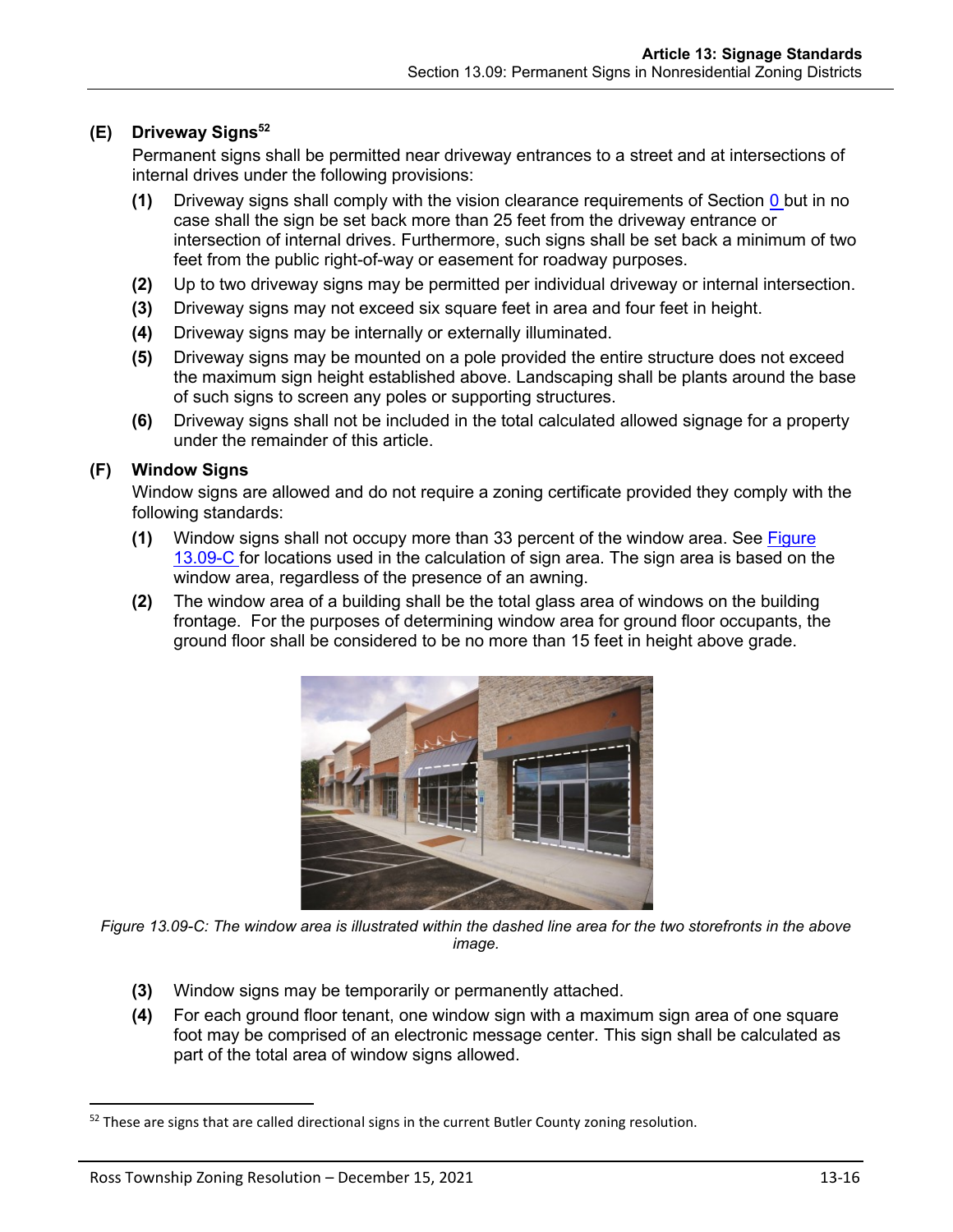# <span id="page-16-0"></span>13.10 TEMPORARY SIGNS

The following are the types of temporary signs allowed in Ross Township, including any applicable regulations for each type of sign.

#### **(A) Standards Applicable to All Temporary Signs**

- **(1)** Temporary signs shall not be mounted, attached, affixed, installed or otherwise secured in a manner that will make the sign a permanent sign.
- **(2)** No temporary sign shall be mounted, attached, affixed, installed or otherwise secured so as to protrude above the roofline of a structure.
- **(3)** All temporary signs shall be secured in such a manner as to prevent swinging or other significantly noticeable movement resulting from the wind that could pose a danger to people, vehicles or structures.
- **(4)** Unless otherwise specifically stated, temporary signs shall not be illuminated.
- **(5)** No temporary sign shall require a foundation, support, wiring, fittings, or elements that would traditionally require a building permit or electrical permit. If such permits are required, the sign shall be considered a permanent sign.
- **(6)** Temporary signs shall not be affixed to any permanent sign or permanent structure except when a banner sign is permitted to cover a permanent sign in accordance with Section  $\leq$ or when such sign is attached to the principal building as permitted in this article.
- **(7)** No streamers, spinning, flashing, windblown devices or similarly moving devices shall be allowed as part of or attachments to temporary signs.
- **(8)** Where a temporary sign is designed to have two sign faces (sidewalk signs or temporary yard signs), such sign faces shall be of the same size and mounted back-to-back. In the cases of an A-frame sidewalk sign, the sign faces shall be mounted back-to-back but may have an angular separation between faces to form the A-frame shape.
- **(9)** For zoning certificate applications related to the establishment of a new use or change of use within an existing building, where there is existing permanent sign, a banner sign may be approved for up to 60 consecutive days to cover the existing permanent signs. Such banner sign shall not exceed the sign area of the permanent sign and shall require a zoning permit.<sup>53</sup>
- **(10)** Temporary signs shall be constructed of a material that is substantial enough to withstand typical winds and weather for the duration of the placement.
- **(11)** Because of the nature of materials typically used to construct temporary signs and to avoid the unsightliness of deteriorating signs and all safety concerns which accompany such a condition, temporary signs shall be removed or replaced when such sign is deteriorated.

## **(B) Temporary Sign Allowances**

**(1)** Table <> establishes the allowances for temporary signs in all zoning districts. All sign types are subject to the general provisions above and the sign-type standards that follow the table.

<sup>&</sup>lt;sup>53</sup> This allows for a temporary sign to cover a permanent sign while a sign is being produced for a new use.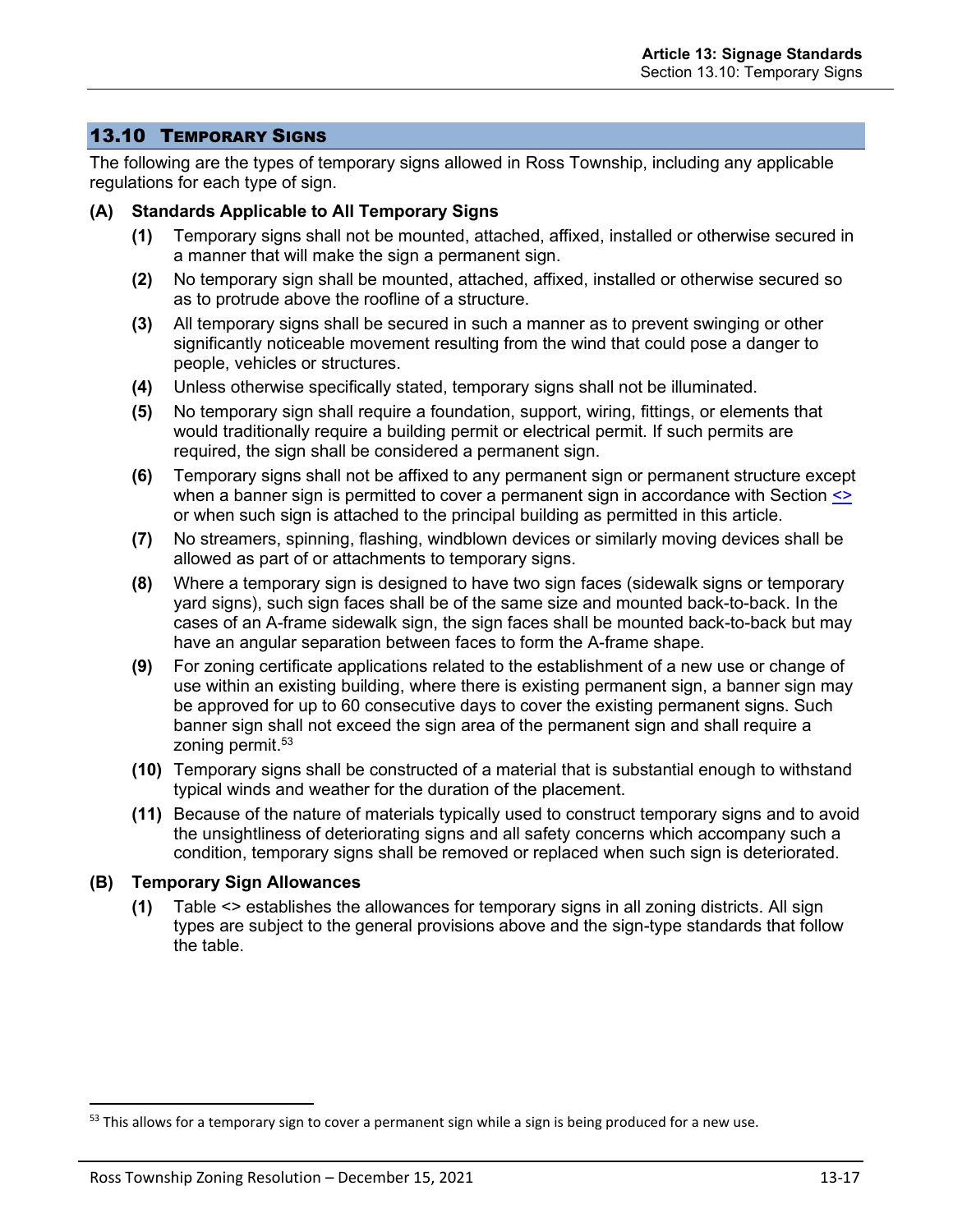| <b>TABLE &lt;&gt; TEMPORARY SIGN ALLOWANCES</b>        |                                        |                           |                              |                                                                                      |
|--------------------------------------------------------|----------------------------------------|---------------------------|------------------------------|--------------------------------------------------------------------------------------|
| <b>Message</b>                                         | <b>Noncommercial</b><br><b>Message</b> | <b>Commercial Message</b> |                              |                                                                                      |
| <b>Zoning Districts</b>                                | All Districts                          | Residential               | Nonresidential               | Nonresidential                                                                       |
| <b>Time Limit</b>                                      | Unlimited                              | Unlimited                 | Unrestricted                 | 30 Days per Quarter [1]                                                              |
| <b>Maximum</b><br>Number or Area<br>per Lot            | Unlimited                              | 12 Square Feet [2]        | 32 Square Feet               | 20% of Permanent Building<br>Signage Allowed or 32 Square<br>Feet. Whichever is Less |
| <b>Maximum Sign</b><br>Area per Sign                   | 32 Square Feet                         | 6 Square Feet [2]         | 16 Square Feet               |                                                                                      |
| <b>Maximum</b><br>Height                               | 6 Feet                                 | 6 Feet                    | 6 Feet                       | 6 Feet                                                                               |
| <b>Permitted Sign</b><br><b>Types</b>                  | Banner, Window,<br>and Yard            | Window or Yard            | Banner, Sidewalk, or<br>Yard | Banner or Yard                                                                       |
| <b>Zoning</b><br><b>Certificate</b><br><b>Required</b> | No                                     | No                        | No                           | No                                                                                   |

NOTES:

[1] A quarter shall be defined as evenly timed quarter of the calendar year (January to March, April to June, July to September, and October to December).

[2] For lots or subdivisions that are larger than five acres, the maximum sign area may be increased to 32 square feet with a maximum height of six feet. No single sign shall exceed 16 square feet in sign area.

## **(2) Sign Type Standards**

#### **(a) Banner Signs**

- **(i)** Banner signs shall not be subject to the maximum height requirements of this section provided they are not attached above any roofline.
- **(ii)** Banner signs can be affixed to a building but not a fence unless such fence is enclosing an outdoor dining area adjacent to the building.

#### **(b) Sidewalk Signs**

- **(i)** Only one sidewalk sign is allowed for each business establishment and shall be located within five feet of the entrance of such business.
- **(ii)** The sidewalk sign shall be limited to an A-frame sidewalk sign or a T-frame sidewalk sign.
- **(iii)** There shall be no time limitation for sidewalk signs with the exception that the sign shall only be placed outside during the hours of the establishment's operation.
- **(iv)** Such signs shall not exceed six square feet in area with a maximum height of four feet.
- **(v)** The sign may be located on a public or private sidewalk or walkway provided it is placed on pavement and not in any landscaped areas. Additionally, such signs shall not be placed on pavement used for vehicles (e.g., driveways and parking lots).
- **(vi)** The width and placement of the sign shall be such so that there shall be a minimum width of five feet of clear and passable sidewalk or walkway for pedestrians.